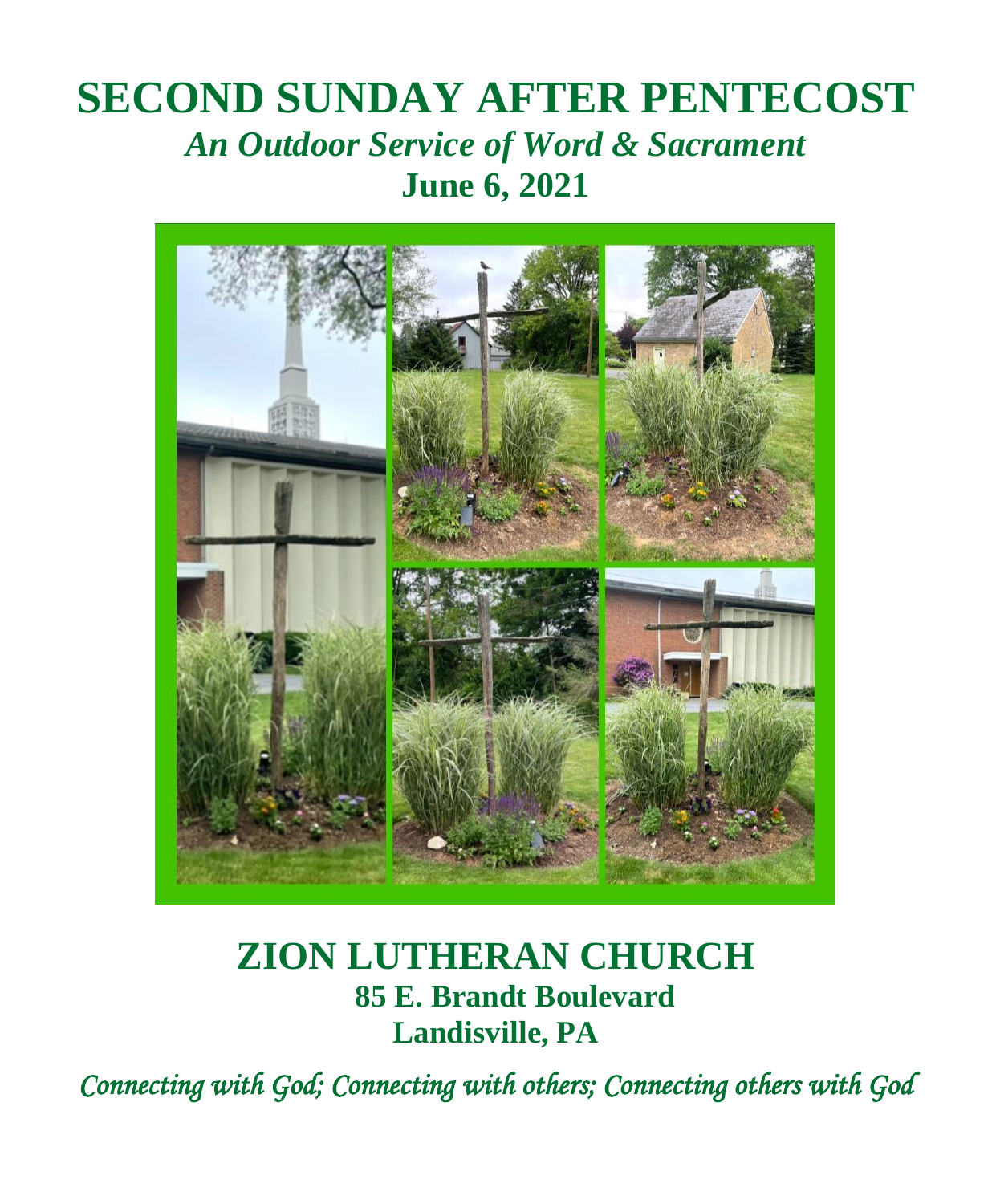# **Second Sunday after Pentecost** *A Service of Word & Sacrament*

*P: Pastor A: Assisting Minister C: Congregation* 

#### **WELCOME TO ZION!**

*We are glad you have chosen to worship with us at our outdoor service this morning! The service contains the four parts of the Lutheran liturgy (The Gathering, The Word, The Meal, and The Sending). Should you have any questions concerning our service, please do not hesitate to talk with Pastor Sell.* 

#### **INTRODUCTION**

*The mustard seed becomes a great shrub that shelters the birds, recalling ancient images of the tree of life. We'd expect a cedar or a sequoia, but Jesus finds the power of God better imaged in a tiny, no-account seed. It's not the way we expect divine activity to look. Yet the tree of life is here, in the cross around which we gather, the tree into which we are grafted through baptism, the true vine that nourishes us with its fruit in the cup we share. It may not appear all that impressive, but while nobody's looking it grows with a power beyond our understanding.* 

*This morning as we gather outside for worship, we use resources highlighting God's creation. June 7 is the Commemoration of Chief Seattle so we use some Native American resources in our service.*

#### **† THE GATHERING †**

#### **WELCOME & ANNOUNCEMENTS**

#### **OPENING WORDS**

- P: Our Lord Jesus spoke to the storm, saying "Peace, be still." As we gather in worship, Jesus speaks to our hearts and spirits now, saying "Peace, be still." As we rest in your presence, Lord, may all our storms grow quiet within us. Bring rest to our hearts, O Lord; may we feel like a leaf after a storm, when the wind is still.
- C: **May we know both your presence and your peace; May you receive both our praise and our thanksgiving.**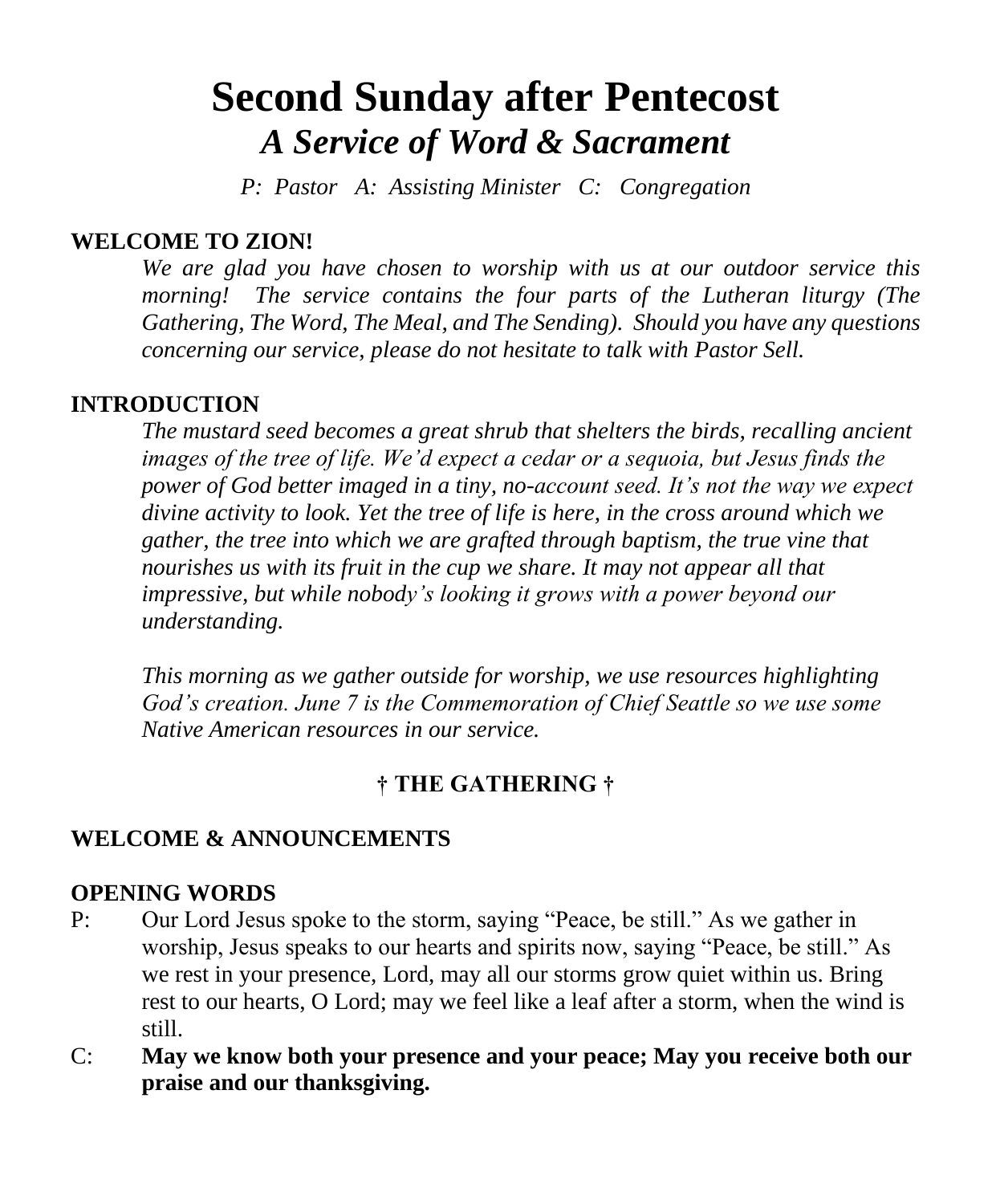*Please stand if you are able.* 

#### **CONFESSION AND FORGIVENESS**

- P: Blessed be the holy Trinity,  $\pm$  one God, the God of manna, the God of miracles, the God of mercy.
- **C: Amen.**
- P: Drawn to Christ and seeking God's abundance, let us confess our sin.

*Silence is kept for reflection.*

- P: God our provider,
- **C: help us.**

**It is hard to believe there is enough to share. We question your ways when they differ from the ways of the world in which we live. We turn to our own understanding rather than trusting in you. We take offense at your teachings and your ways. Turn us again to you. Where else can we turn? Share with us the words of eternal life and feed us for life in the world. Amen.**

- P: Beloved people of God: in Jesus, the manna from heaven, you are fed and nourished. By Jesus, the worker of miracles, there is always more than enough. Through Jesus,  $\pm$  the bread of life, you are shown God's mercy: you are forgiven and loved into abundant life.
- **C: Amen.**

**POEM** *Walk Softly*Hazel June Horsechief Marshal *The author's Indian name, Boe Harris-Nakakakena, means 'rattles with feet'. He is a member of the Turtle Mountain Chippewa and Spirit Lake Dakota tribal groups. Boe Harris-Nakakakena is a member of St. John's UMC in Seaford, Delaware.* 

*Please read responsively.*

- P: When joy fills us
- **C: We will walk softly**

When our hearts are rejoicing **We will walk softly**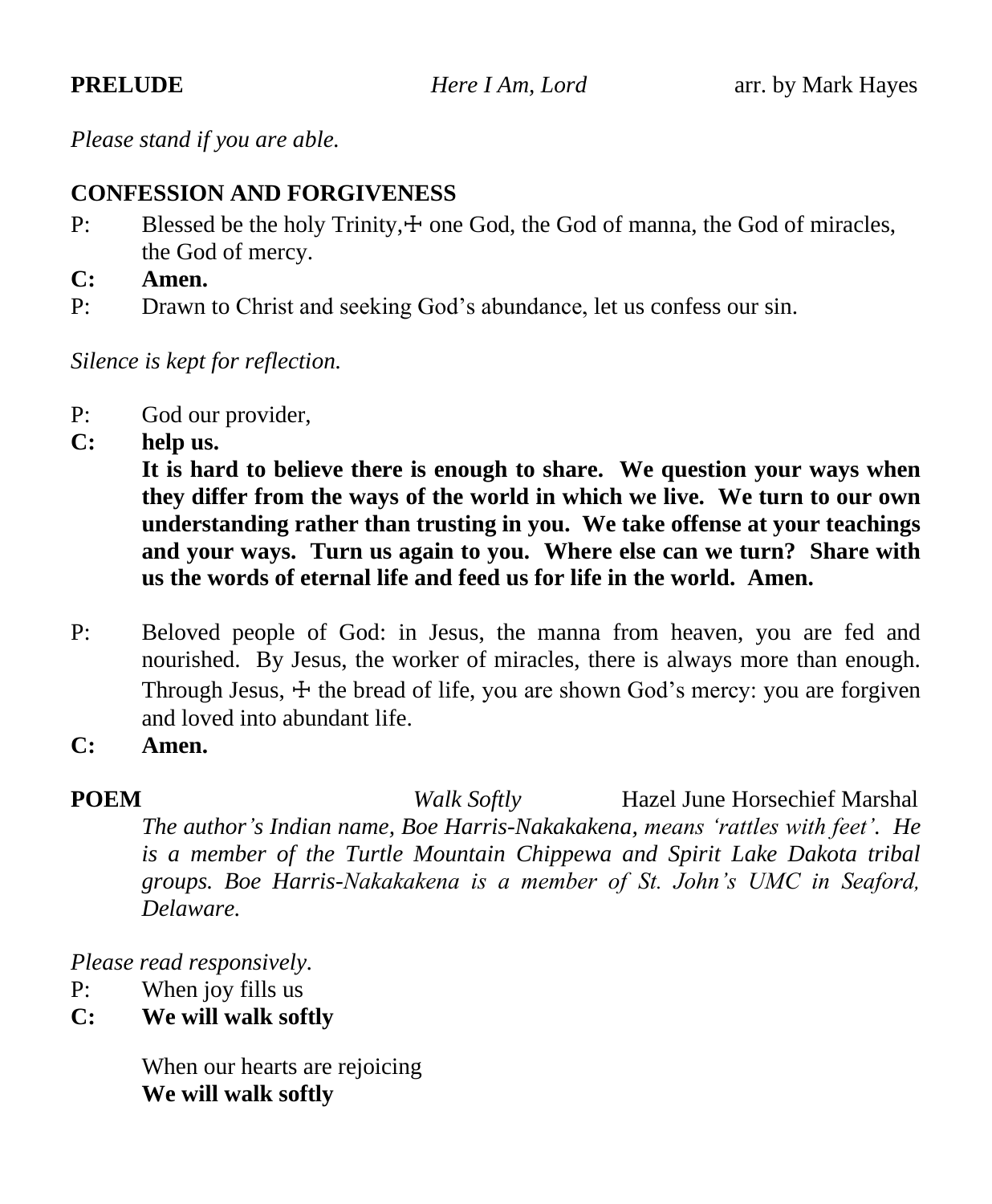When we recognize Jesus sits, walks and stands beside us **We will walk softly**

When we hear of pain and suffering of others **We will walk softly**

When hearts are stricken by grief **We will walk softly**

When all around us is attacking our faith **We will walk softly**

When doubt fills our days **We will walk softly**

When others are watching **We will walk softly**

As we lead others into the path of righteousness for His name's sake **We will walk softly**

| <b>SONG</b> | Jesus Shall Reign                                                                | <b>ELW 434</b> |
|-------------|----------------------------------------------------------------------------------|----------------|
|             | 1. Jesus shall reign where'er the sun                                            |                |
|             | does its successive journeys run;                                                |                |
|             | his kingdom stretch from shore to shore,                                         |                |
|             | till moons shall wax and wane no more.                                           |                |
|             | 2. To him shall endless prayer be made,<br>and praises throng to crown his head; |                |
|             | his name like sweet perfume shall rise<br>with ev'ry morning sacrifice.          |                |
|             | 3. People and realms of ev'ry tongue                                             |                |
|             | dwell on his love with sweetest song;                                            |                |
|             | and infant voices shall proclaim                                                 |                |
|             | their early blessings on his name.                                               |                |
|             |                                                                                  |                |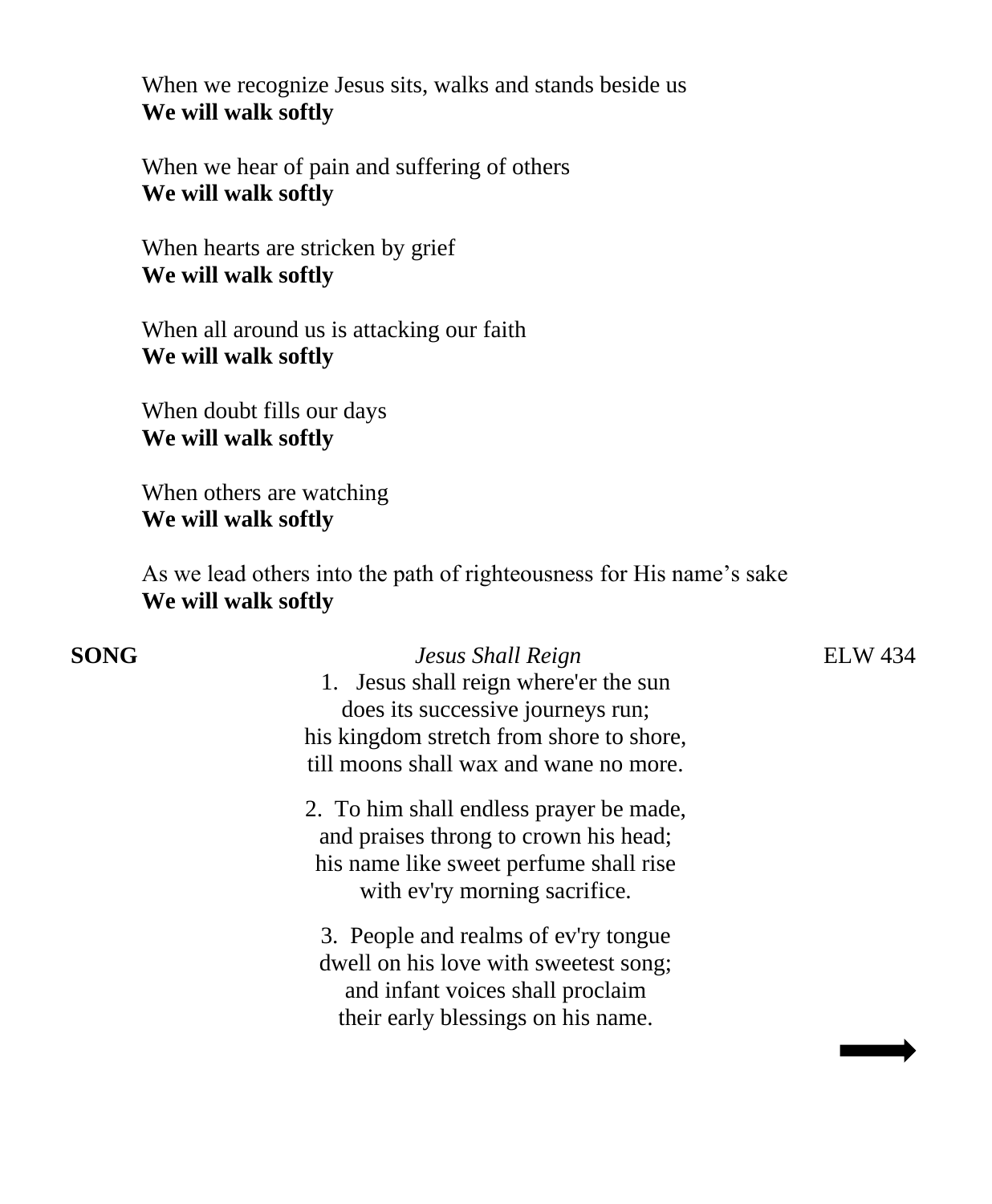- 4. Blessings abound where'er he reigns: the pris'ners leap to lose their chains, the weary find eternal rest, and all who suffer want are blest.
	- 5. Let ev'ry creature rise and bring peculiar honors to our king; angels descend with songs again, and earth repeat the loud amen.

Text: Isaac Watts, 1674-1748, alt.

#### **GREETING**

- **P:** The grace of our Lord Jesus Christ, the love of God, and the communion of the Holy Spirit be with you all.
- **C: And also with you.**

#### **PRAYER OF THE DAY**

- P: Let us pray. O God, you are the tree of life, offering shelter to all the world. Graft us into yourself and nurture our growth, that we may bear your truth and love to those in need, through Jesus Christ, our Savior and Lord.
- **C: Amen.**

*Please be seated.*

#### **† THE WORD †**

#### **FIRST READING EXECUTE:** Exekiel 17:22-24

- A:  $^{22}$ Thus says the Lord GOD: I myself will take a sprig from the lofty top of a cedar; I will set it out. I will break off a tender one from the topmost of its young twigs; I myself will plant it on a high and lofty mountain. <sup>23</sup>On the mountain height of Israel I will plant it, in order that it may produce boughs and bear fruit, and become a noble cedar. Under it every kind of bird will live; in the shade of its branches will nest winged creatures of every kind. <sup>24</sup>All the trees of the field shall know that I am the LORD. I bring low the high tree, I make high the low tree; I dry up the green tree and make the dry tree flourish. I the LORD have spoken; I will accomplish it.
- A: The Word of the Lord.
- **C: Thanks be to God.**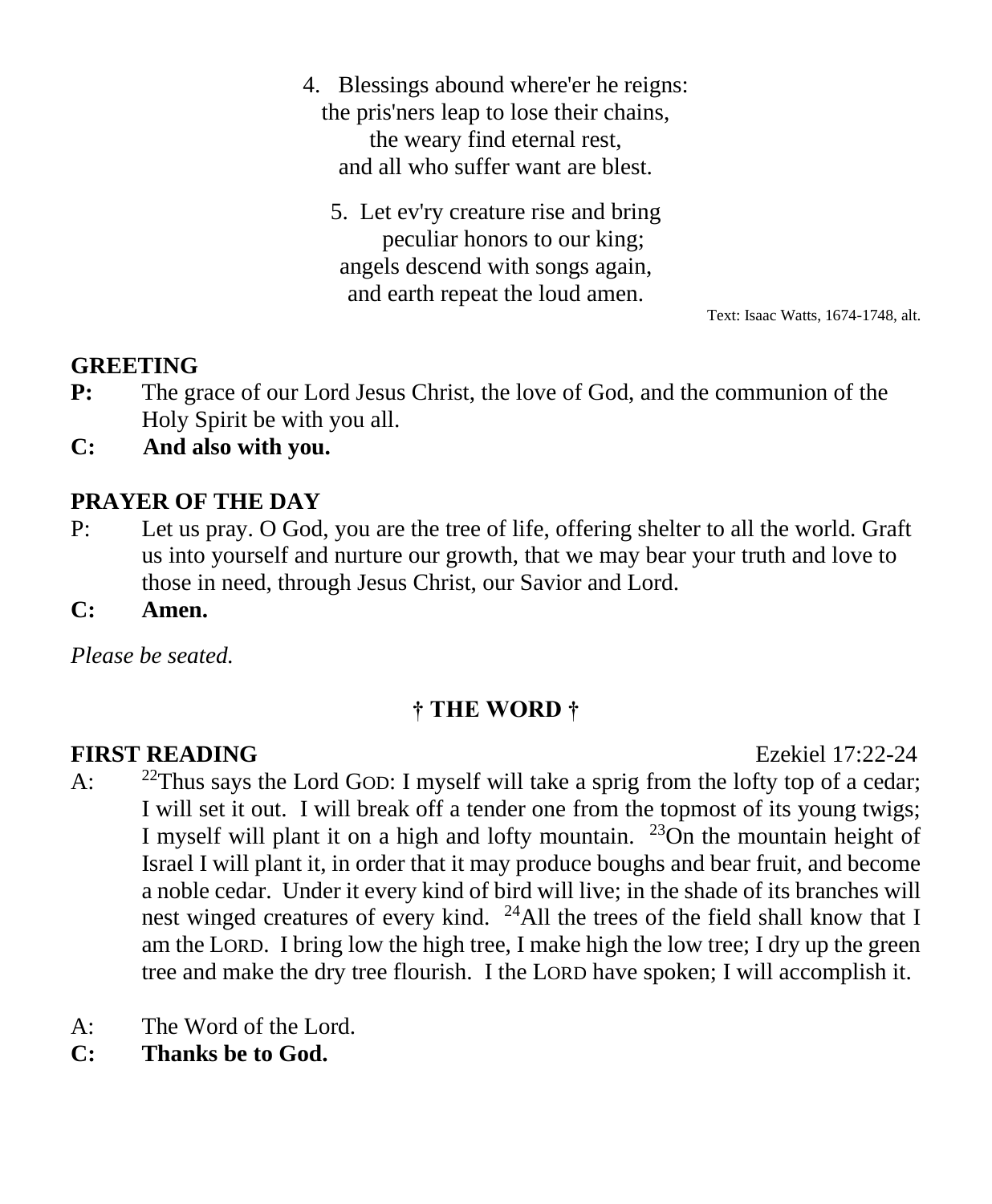A: <sup>6</sup>So we are always confident; even though we know that while we are at home in the body we are away from the Lord— $7$  for we walk by faith, not by sight.  $8$  Yes, we do have confidence, and we would rather be away from the body and at home with the Lord. <sup>9</sup>So whether we are at home or away, we make it our aim to please him.  $10$ For all of us must appear before the judgment seat of Christ, so that each may receive recompense for what has been done in the body, whether good or evil.

<sup>14</sup>For the love of Christ urges us on, because we are convinced that one has died for all; therefore all have died.  $15$ And he died for all, so that those who live might live no longer for themselves, but for him who died and was raised for them.

<sup>16</sup>From now on, therefore, we regard no one from a human point of view; even though we once knew Christ from a human point of view, we know him no longer in that way. <sup>17</sup>So if anyone is in Christ, there is a new creation: everything old has passed away; see, everything has become new!

- A: The Word of the Lord.
- **C: Thanks be to God.**

#### **CHILDREN'S CHAT Pastor Sell Pastor Sell Pastor Sell Pastor Sell Pastor Sell Pastor Sell Pastor Sell Pastor Sell Pastor Sell Pastor Sell Pastor Sell Pastor Sell Pastor Sell Pastor Sell Pastor**

#### **GOSPEL ACCLAMATION** *Good Soil*

Lord, let my heart be good soil, open to the seed of your word. Lord, let my heart be good soil, where love can grow and peace is understood. When my heart is hard, break the stone away. When my heart is cold, warm it with the day. When my heart is lost, lead me on your way. Lord, let my heart, Lord, let my heart, Lord, let my heart be good soil.

*Please stand if you are able.*

- P: The Holy Gospel according to St. Mark, the 4<sup>th</sup> chapter.
- **C: Glory to you, O Lord.**

**GOSPEL** Mark 4:26-34

**SECOND READING** 2 Corinthians 5:6-10; 14-17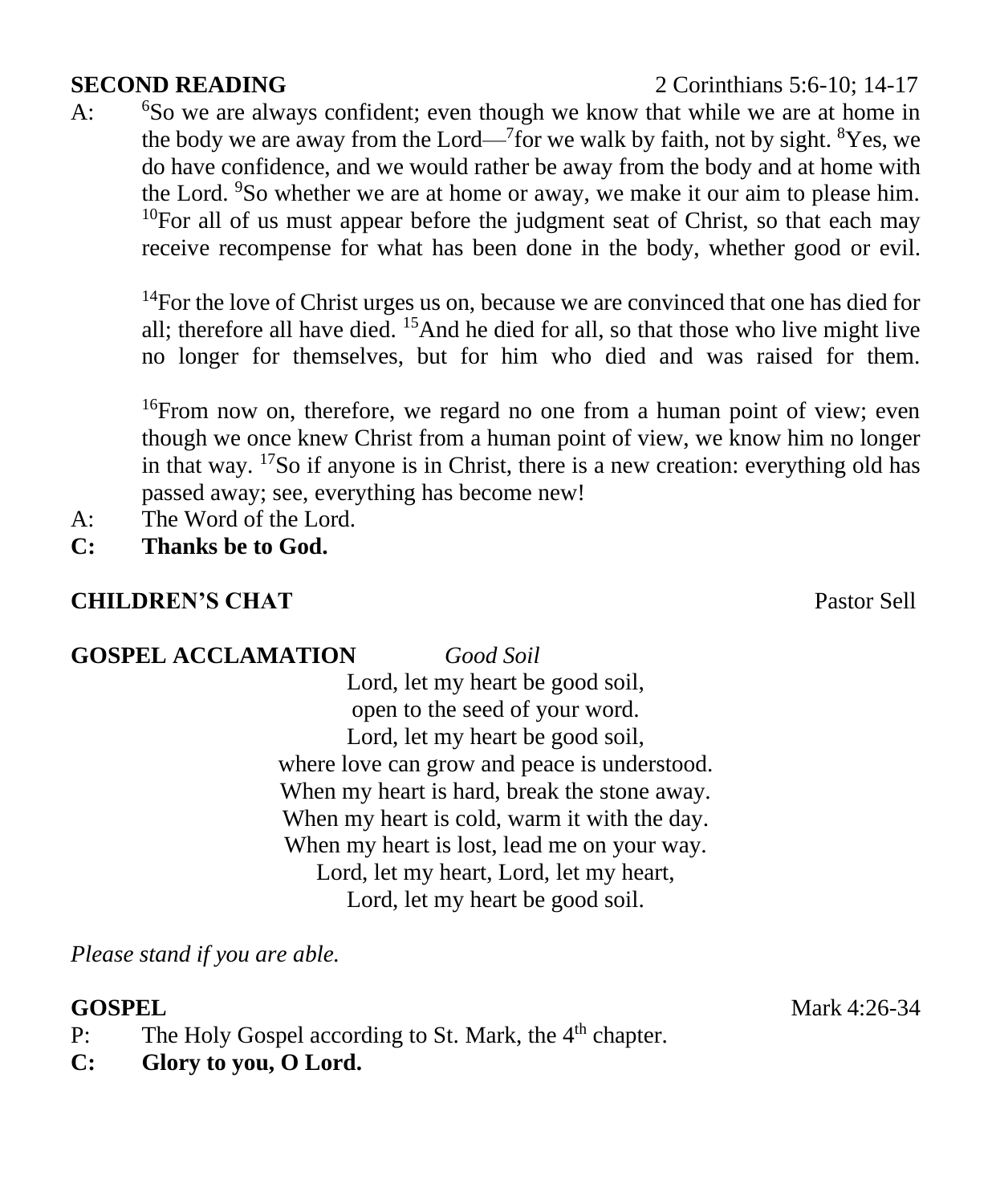$^{26}$ [Jesus] said, "The kingdom of God is as if someone would scatter seed on the ground,<sup>27</sup> and would sleep and rise night and day, and the seed would sprout and grow, he does not know how.  $28$ The earth produces of itself, first the stalk, then the head, then the full grain in the head. <sup>29</sup>But when the grain is ripe, at once he goes in with his sickle, because the harvest has come."

 $30$ He also said, "With what can we compare the kingdom of God, or what parable will we use for it? <sup>31</sup>It is like a mustard seed, which, when sown upon the ground, is the smallest of all the seeds on earth;  $32$  yet when it is sown it grows up and becomes the greatest of all shrubs, and puts forth large branches, so that the birds of the air can make nests in its shade."

 $33$ With many such parables he spoke the word to them, as they were able to hear it; <sup>34</sup>he did not speak to them except in parables, but he explained everything in private to his disciples.

- P: The Gospel of the Lord.
- **C: Praise to you, O Christ.**

*Please be seated.*

#### **MESSAGE** Pastor Sell

**MUSIC** *This Is My Father's World* 1. This is my Father's world, and to my list'ning ears all nature sings, and round me rings the music of the spheres. This is my Father's world; I rest me in the thought of rocks and trees, of skies and seas; his hand the wonders wrought.

> 2. This is my Father's world; the birds their carols raise; the morning light, the lily white, declare their maker's praise. This is my Father's world;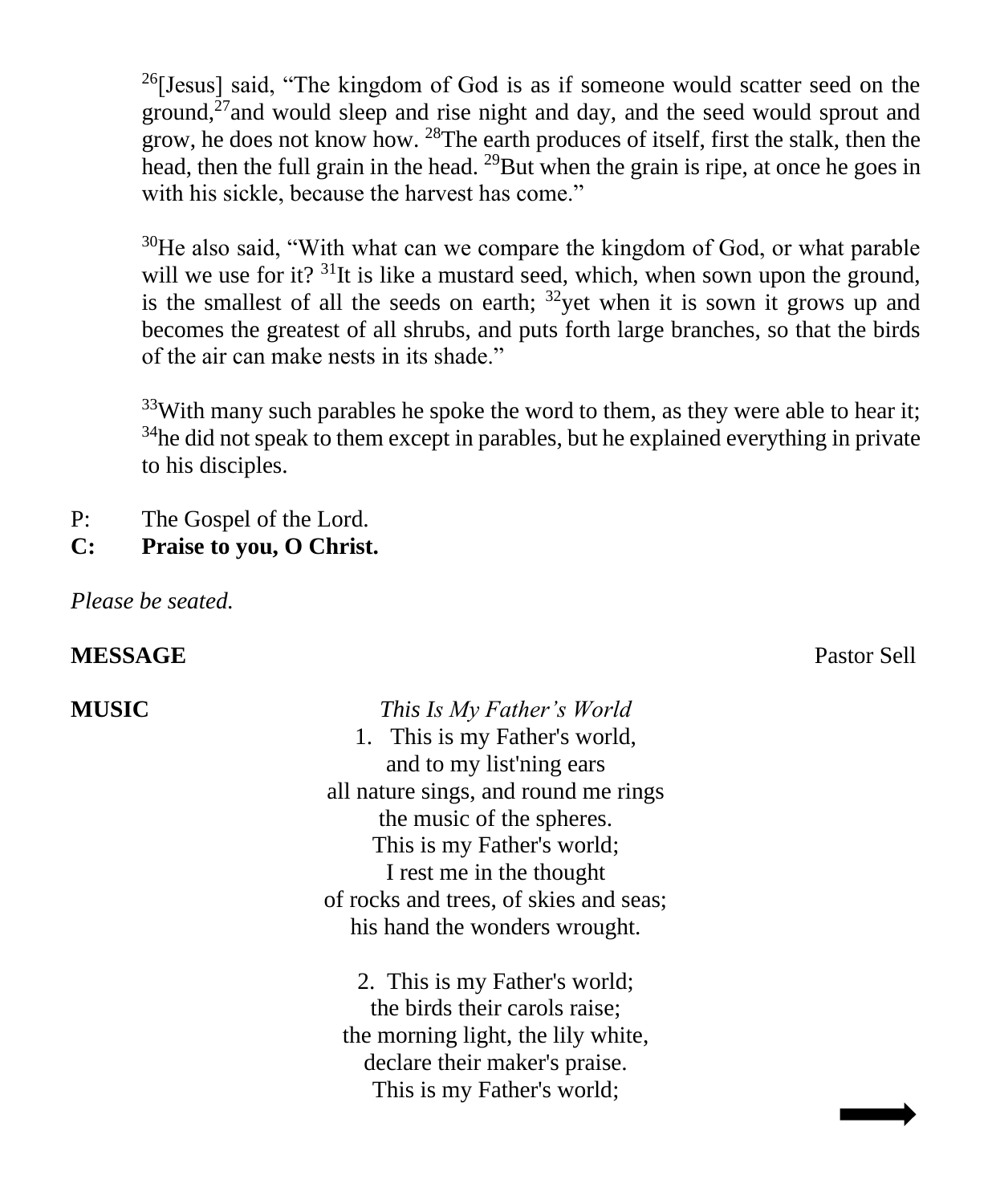he shines in all that's fair. In the rustling grass I hear him pass; he speaks to me ev'rywhere.

3. This is my Father's world; oh, let me not forget that, though the wrong seems oft so strong, God is the ruler yet. This is my Father's world; why should my heart be sad? The Lord is king, let heaven ring; God reigns, let earth be glad!

Text: Maltbie D. Babcock, 1858-1901

*Please stand if you are able.*

#### **APOSTLES' CREED**

- P: We now proclaim our faith with the words of the Apostles' Creed
- **C: I believe in God, the Father almighty, creator of heaven and earth.**

**I believe in Jesus Christ, God's only Son, our Lord, who was conceived by the Holy Spirit, born of the virgin Mary, suffered under Pontius Pilate, was crucified, died, and was buried; he descended into hell. On the third day he rose again. He ascended into heaven and is seated at the right hand of the Father. He will come again to judge the living and the dead.**

**I believe in the Holy Spirit, the holy catholic Church, the communion of saints, the forgiveness of sins, the resurrection of the body, and the life everlasting. Amen.** 

#### **PRAYERS OF THE FAITHFUL**

A: Let us come before the triune God in prayer.

Holy God, you plant the seeds of faith in every nation. Enliven your church, so that the good news of your grace may root and grow throughout the world. Lord, in your mercy,

**C: Hear our prayer.**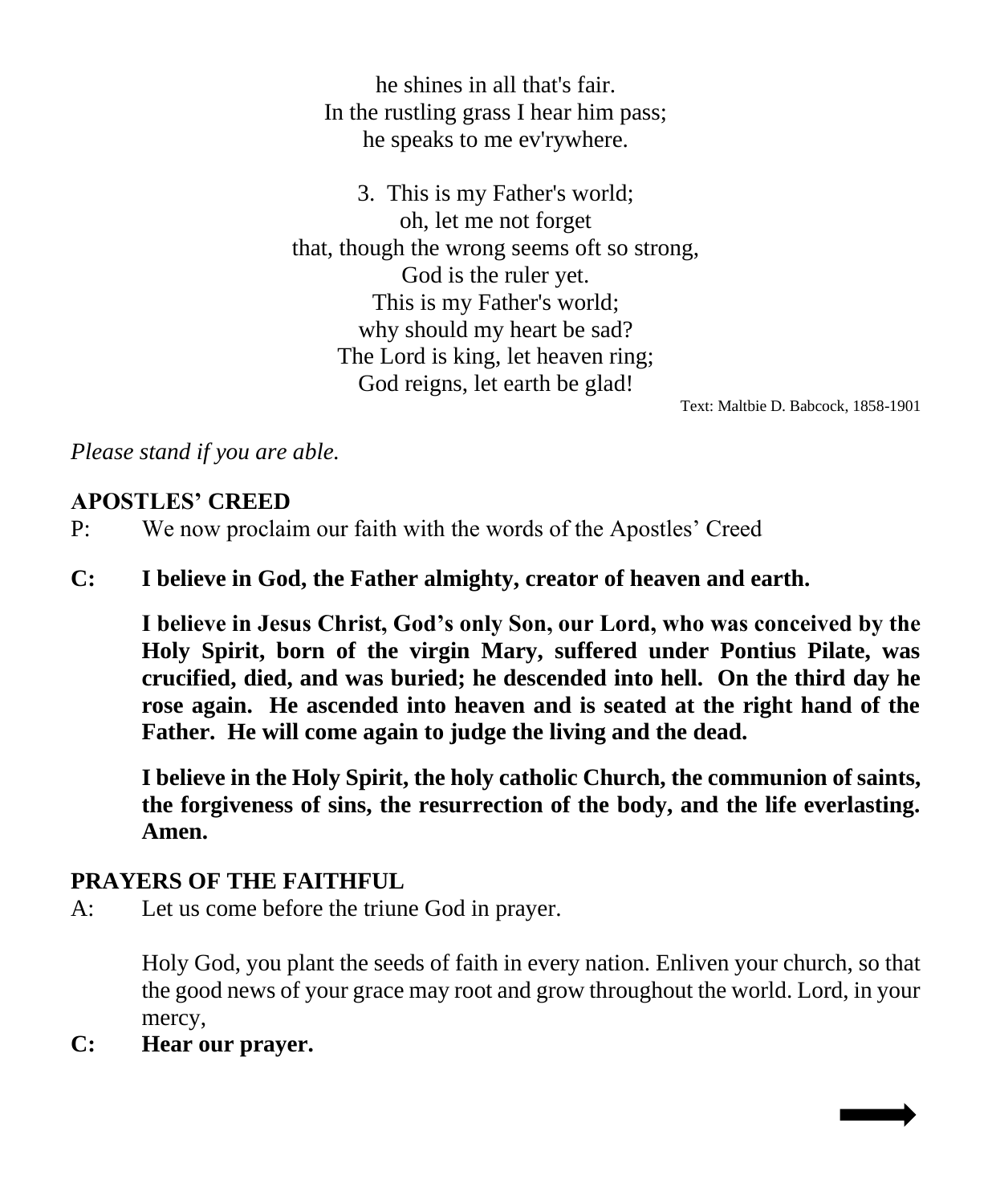Creator, even the trees, shrubs, and flowers delight in your goodness. From the depths of the soil to the highest mountain, bring forth new plants. Restore growth to places suffering drought. Lord, in your mercy, **hear our prayer.**

Judge of nations, we pray for our leaders and those in power. Grant them the ability to regard those under their charge with humility, dedicating their lives in service to others. Lord, in your mercy,

#### **hear our prayer.**

Divine comforter, you show compassion to those in need and provide relief to those who call on you. Bless all who suffer, especially people trapped in cycles of poverty and homelessness. Lord, in your mercy,

#### **hear our prayer.**

Sovereign God, this house of worship belongs to you. We give thanks and pray for our church musicians. We dedicate to you the joyful noise that comes from this place; the cries of children, the melody of voice and instruments, and the songs from our hearts. Lord, in your mercy,

#### **hear our prayer.**

Eternal God, we give thanks for our ancestors in the faith who are now at home with you. We look forward to that day when we are reunited in your new creation. Lord, in your mercy,

#### **hear our prayer.**

P: *Additional petitions may be inserted.*

We lift our prayers to you, O God, trusting in your abiding grace.

**C: Amen.**

#### **THE SHARING OF THE PEACE**

- P: The peace of Christ be with you.
- **C: And also with you.**

#### **† THE MEAL †**

*God feeds us with the presence of Jesus Christ.*

#### **SETTING OF THE TABLE**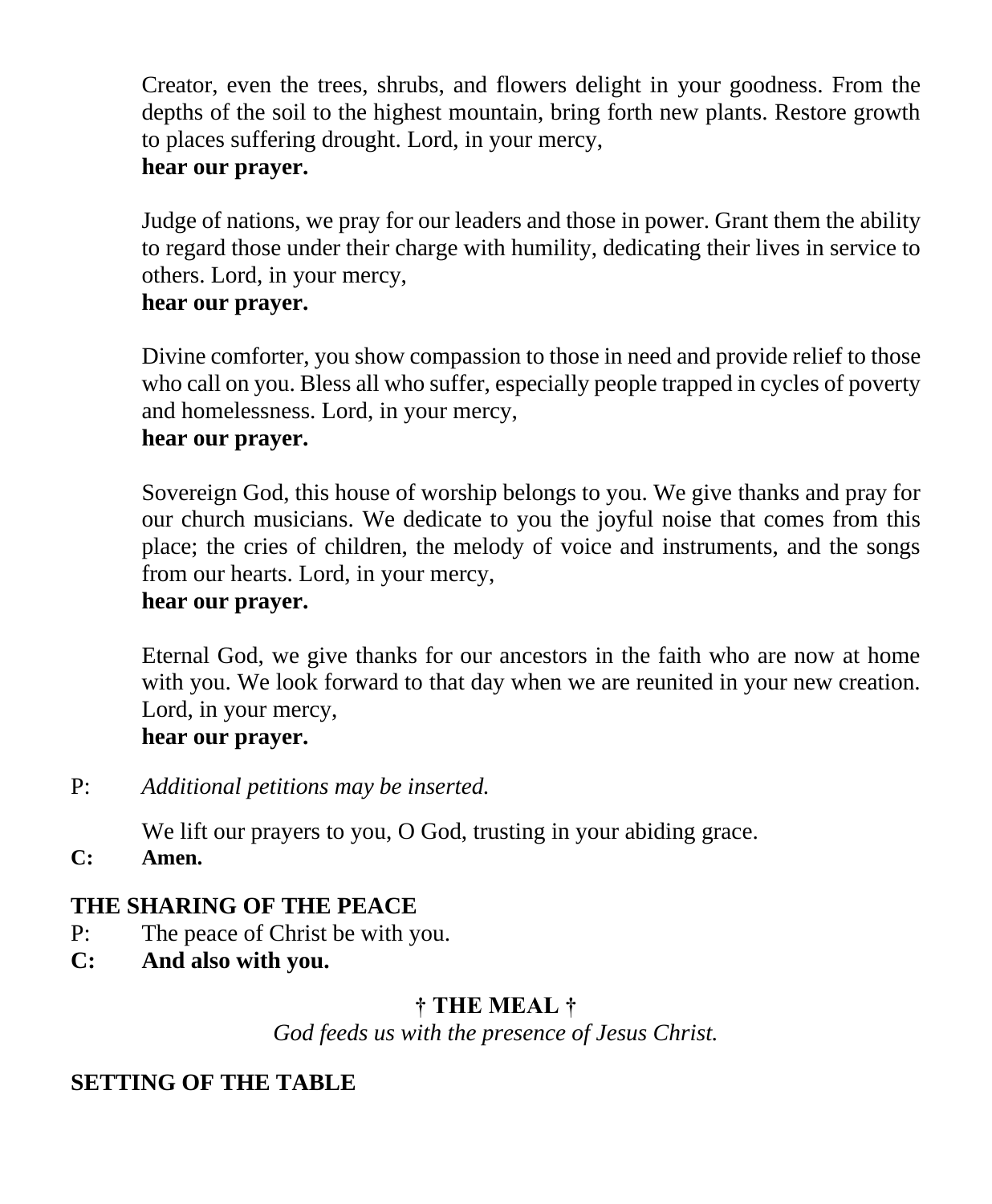#### **OFFERING SONG** *Step by Step*

O God, You are my God, and I will ever praise You. O God, You are my God, and I will ever praise You. I will seek You in the morning, and I will learn to walk in Your ways; And step by step You'll lead me, and I will follow you all of my days. And step by step You'll lead me, and I will follow You all of my days.

#### **OFFERING PRAYER**

- A: Let us pray. Jesus, Bread of life, you have set this table with your very self, and called us to the feast of plenty. Gather what has been sown among us, and strengthen us in this meal. Make us to be what we receive here, your body for the life of the world.
- **C: Amen.**

#### **GREAT THANKSGIVING**

#### *The Dialogue*

- P: The Lord be with you.
- **C: And also with you.**
- P: Lift up your hearts.
- **C: We lift them to the Lord.**
- P: Let us give thanks to the Lord our God.
- **C: It is right to give our thanks and praise.**

#### *The Preface*

- P: It is indeed right and our duty and joy, that we should at all times and in all places give thanks and praise to you, almighty and merciful God, through our Savior Jesus Christ; who on this day overcame death and the grave, and by his glorious resurrection opened to us the way of everlasting life. And so, with all the choirs of angels, with the church on earth and the hosts of heaven, we praise your name and join their unending hymn with these words:
- **C: Holy, holy, holy Lord, God of power and might, Heaven and earth are full of your glory, Hosanna in the highest. Blessed is he who comes in the name of the Lord. Hosanna in the highest. Hosanna in the highest.**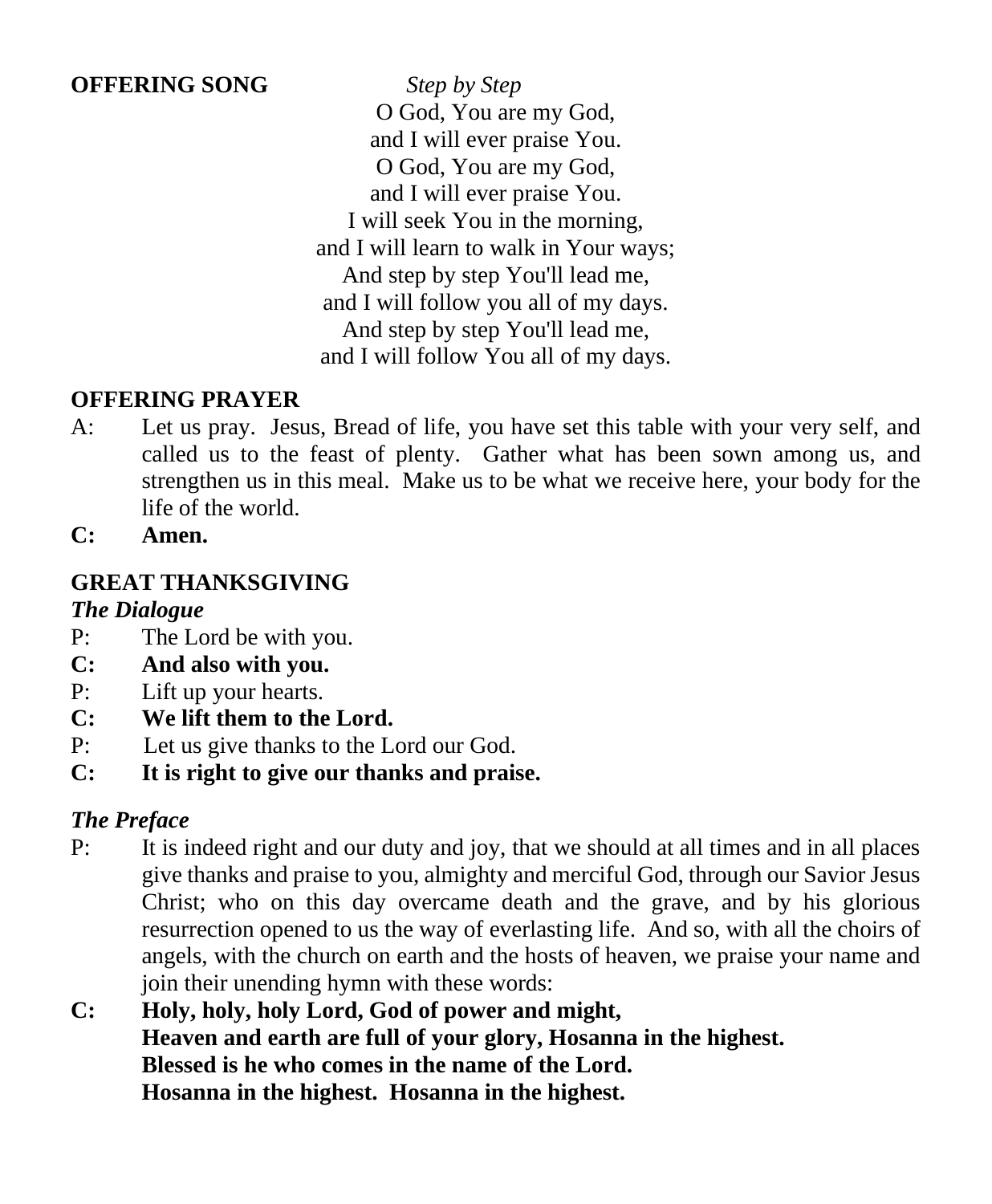#### **EUCHARISTIC PRAYER**

P: Blessed are you, O God of the universe. Your mercy is everlasting and your faithfulness endures from age to age. Praise to you for creating the heavens and the earth. Praise to you for saving the earth from the waters of the flood. Praise to you for bringing the Israelites safely through the sea. Praise to you for leading your people through the wilderness to the land of milk and honey. Praise to you for the words and deeds of Jesus, your anointed one. Praise to you for the death and resurrection of Christ. Praise to you for your Spirit poured out on all nations.

In the night in which he was betrayed, our Lord Jesus took bread, and gave thanks; broke it, and gave it to his disciples, saying: *Take and eat; this is my body, given for you. Do this for the remembrance of me.* 

Again, after supper, he took the cup, gave thanks, and gave it for all to drink, saying: *This cup is the new covenant in my blood, shed for you and for all people for the forgiveness of sin. Do this for the remembrance of me.* 

With this bread and cup we remember our Lord's Passover from death to life as we proclaim the mystery of faith:

#### **C: Christ has died. Christ is risen. Christ will come again.**

- P: O God of resurrection and new life: Pour out your Holy Spirit on us and on these gifts of bread and wine. Bless this feast. Grace our table with your presence.
- **C: Come, Holy Spirit.**
- : Reveal yourself to us in the breaking of the bread. Raise us up as the body of Christ in the world. Breathe new life into us. Send us forth, burning with justice, peace and love.

#### **C: Come, Lord Jesus.**

- P: With your holy ones of all times and places, with the earth and all its creatures, with sun and moon and stars, we praise you, O God, blessed and Holy Trinity, now and forever.
- **C: Amen.**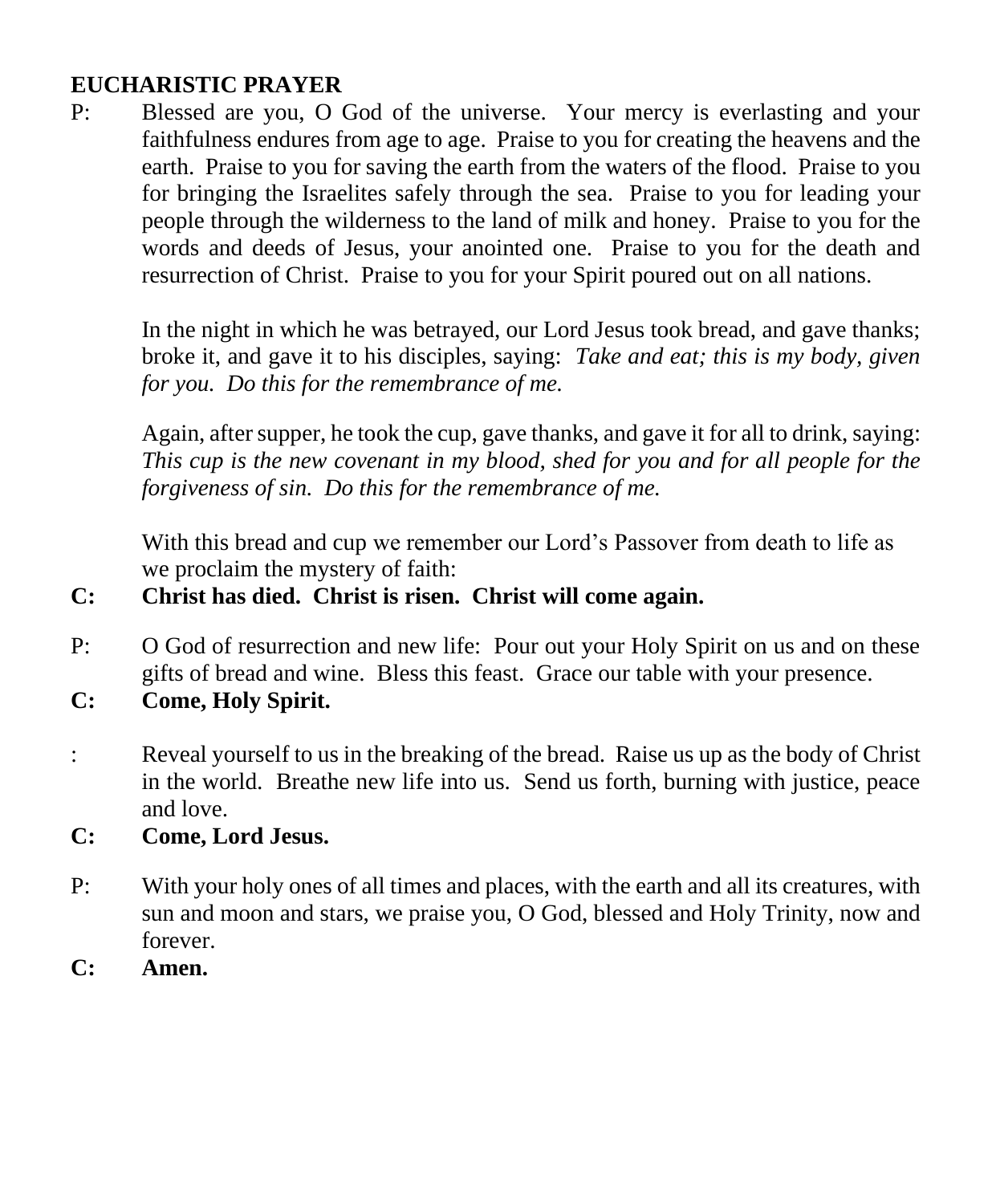#### **THE LORD'S PRAYER**

- P: We pray together.
- **C**: **Our Father, who art in heaven, hallowed be thy name, thy kingdom come, thy will be done, on earth as it is in heaven. Give us this day our daily bread; and forgive us our trespasses, as we forgive those who trespass against us; and lead us not into temptation, but deliver us from evil. For thine is the kingdom, and the power, and the glory, forever and ever. Amen.**

#### **INVITATION TO COMMUNION**

- P: Christ has set the table with more than enough for all. Come!
- **C: Amen.**

*Please be seated.* 

#### **PARTAKING IN THE BREAD AND CUP OF SALVATION**

*The congregation opens the wafer packet.*

- P: The body of Christ given for you.
- **C: Amen.**

*The congregation opens the cup.*

- P: The blood of Christ shed for you.
- **C: Amen.**

*Please place communion cups & wrappers in the trash can by the tree at the end of the service.*

#### **POST-COMMUNION BLESSING**

- P: The body and blood of our Lord and Savior, Jesus Christ, strengthen you and keep you in his grace.
- **C: Amen.**

#### **PRAYER AFTER COMMUNION**

- A: Let us pray. Jesus, Bread of life, we have received from your table more than we could ever ask. As you have nourished us in this meal, now strengthen us to love the world with your own life. In your name we pray.
- **C: Amen.**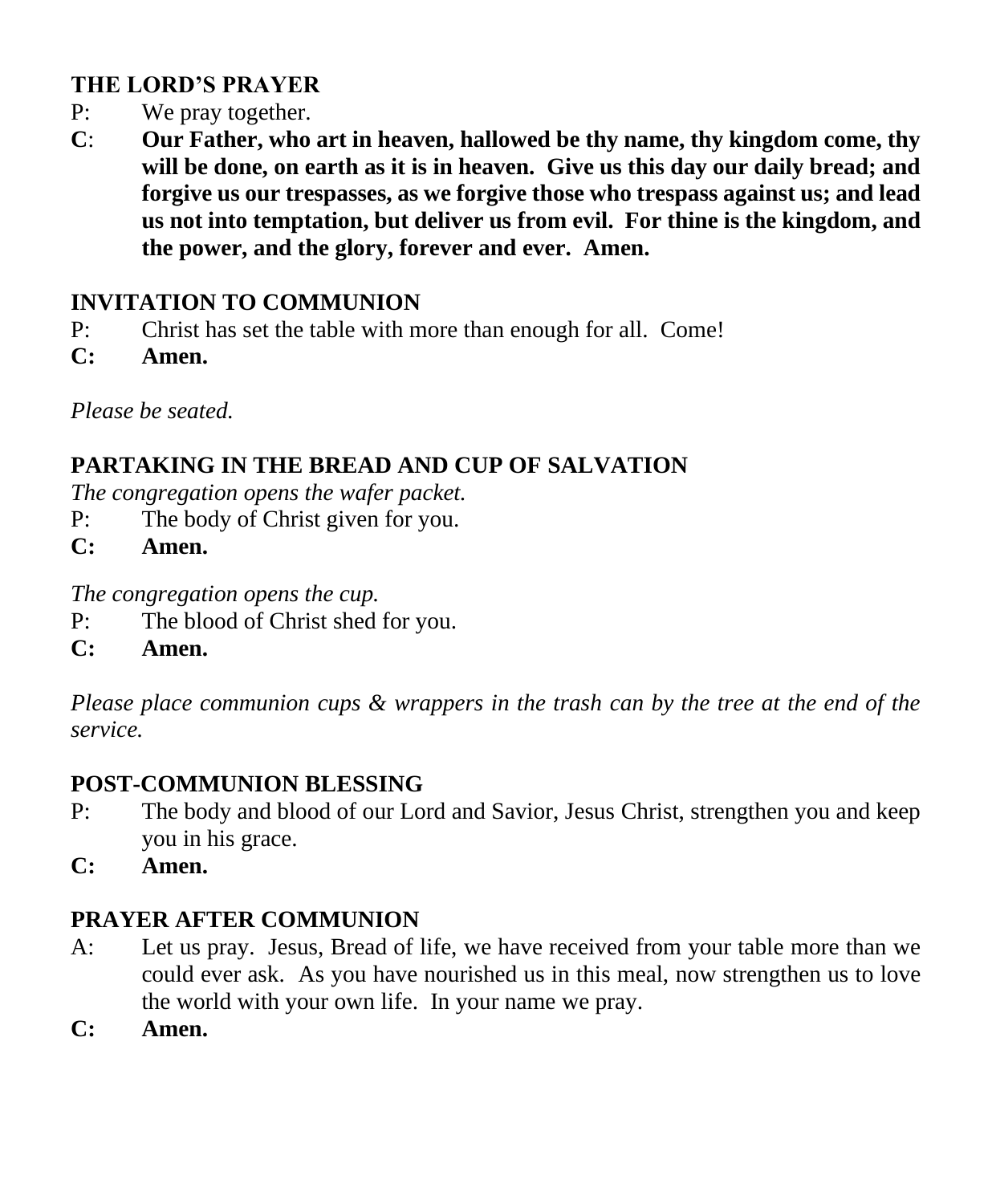#### **† THE SENDING †**

**MUSICAL BENEDICTION** *May You Run and Not be Weary*  May you run and not be weary. May your heart be filled with song. And man the love of God continue To give you hope and keep you strong. And may you run and not be weary. May your life be filled with joy. And may the road you travel always lead you home.

. *Please stand if you are able.*

#### **BLESSING**

- P: The warm winds of heaven blow softly upon your house. May the great Spirit bless all who enter there. May your moccasins make happy tracks in many snows. May the rainbow always touch your shoulder.
- **C: Amen.**

**SENDING SONG** *He Has Made Me Glad*

I will enter His gates with thanksgiving in my heart, I will enter His courts with praise. I will say this is the day that the Lord has made, I will rejoice for He has made me glad. He has made me glad, He has made me glad, I will rejoice for he has made me glad. He has made me glad, He has made me glad, I will rejoice for he has made me glad.

#### **DISMISSAL**

- P: Go in peace. You are the body of Christ.
- **C: Thanks be to God!**

*Please be seated.* 

#### **POSTLUDE** *Canon in D*J. Pachelbel

*Please remain seated through the postlude.*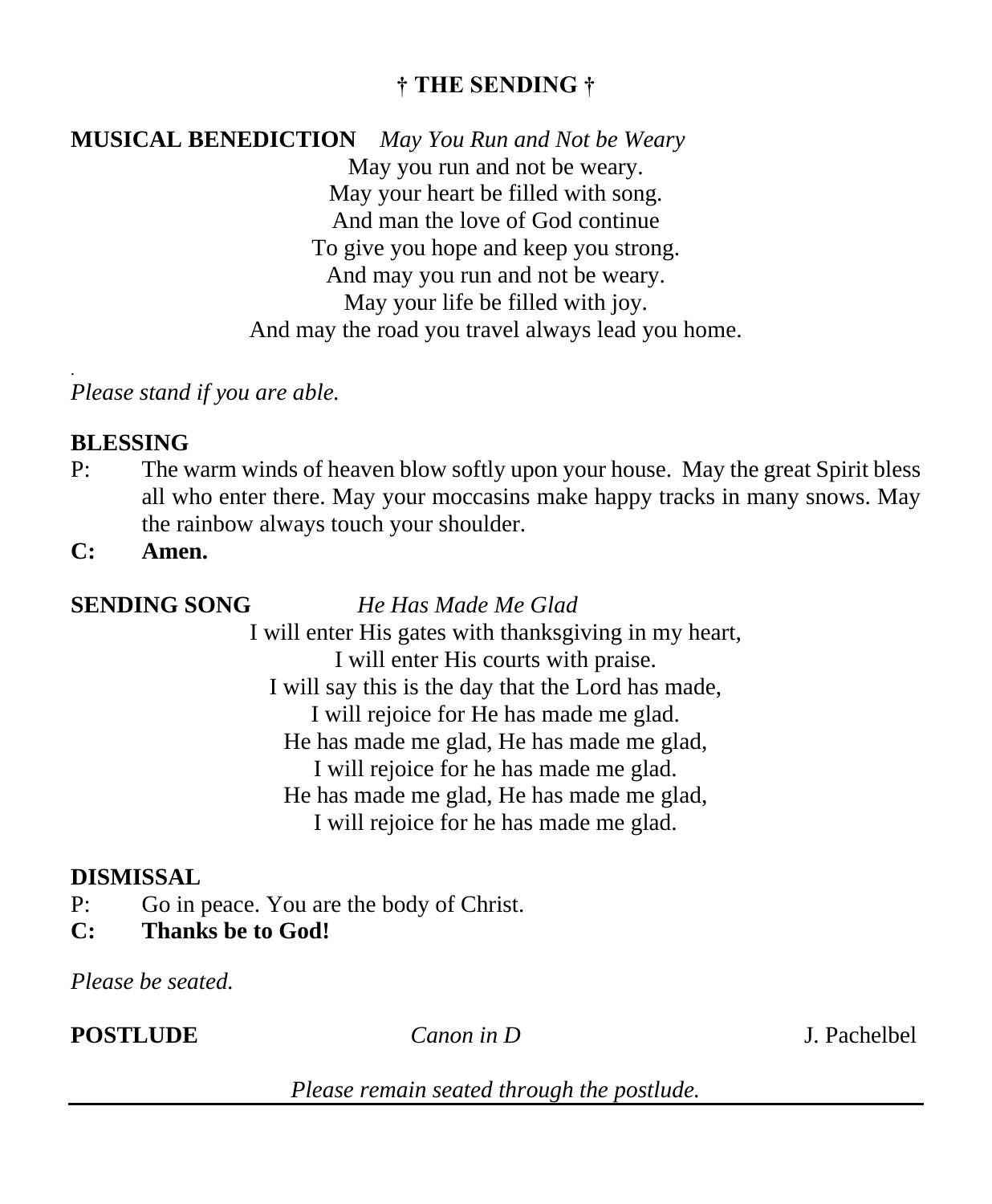## **THIS WEEK AT ZION & WITHIN THE WIDER CHURCH**

#### **Sunday, June 6 –** *Outdoor Service*

*\* The altar flowers are sponsored by Deb & Jere Grube in celebration of this year's graduates!*

*\* The communion kits are sponsored by Diane Gerlach with thanks for the faithful and caring family of Zion!*

In-Person Outdoor Worship – 9:00 a.m. (No Livestream) No Adult Sunday School Today (Parlor class will resume next Sunday) Mennonite Children's Choir Concert – 7:00 p.m. (Mt. Gretna Tabernacle)

#### **Monday, June 7**

Comforters – 9:00 a.m. – 11:00 a.m. (Social Room) Food Pantry – 10:00 a.m. – 1:00 p.m. Property – 7:00 p.m. (Social Room)

#### **Tuesday, June 8**

Bible Study – 9:00 – 10:30 a.m. (Parlor)

#### **Wednesday, June 9**

Food Pantry – 10:00 a.m. – 1:00 p.m. Central Penn Delivery – 11:30 a.m. – 1:00 p.m. (Do not park in driveway between church and Cooper House)

#### **Thursday, June 10**

Community Meal Drive-Thru  $-5:30 - 6:15$  p.m.

#### **Friday, June 11**

Worship at Mt. Gretna Tabernacle – 7:00 p.m.

#### **Saturday, June 12**

#### **Sunday, June 13**

In-Person Worship – 9:00 a.m. Livestream Worship – 9:00 a.m. Link: [http://bit.ly/Zion\\_Live](http://bit.ly/Zion_Live) Adult Sunday School – 10:00 a.m. (Parlor, following worship)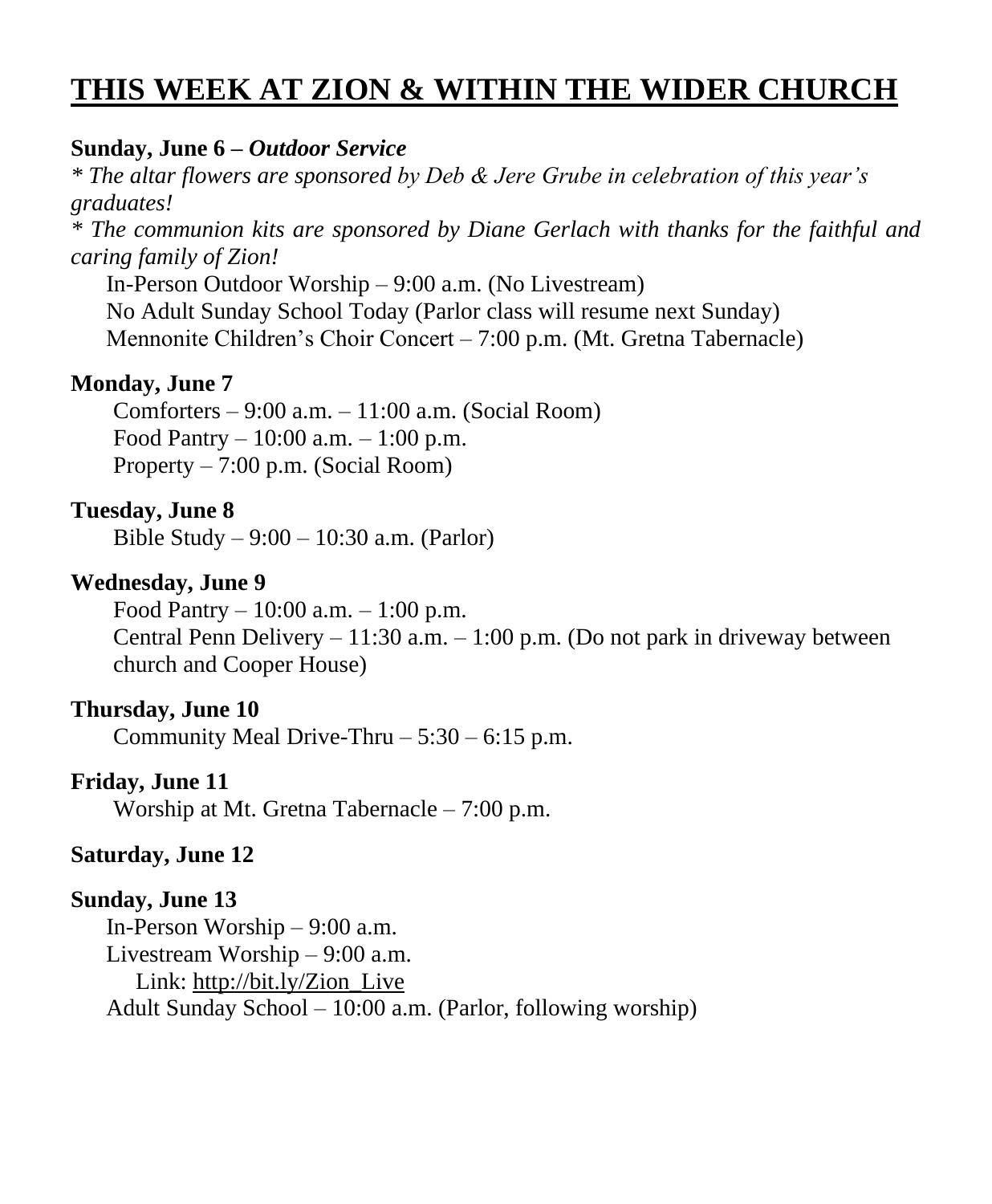# **ANNOUNCEMENTS**

### **ZION NIGHT AT THE BARNSTORMERS**

The Parish Fellowship Team and the Men of Zion are sponsoring a Night at the Barnstormers on Wednesday, August 18; game time begins at 6:30; ticket cost will be \$12. Stay tuned for more information and a sign-up sheet in a couple of weeks.



#### **SUMMER PROJECT - "PERSONAL CARE KIT"**

During the summer months, we are asking you to purchase items to be placed in a personal care kit for Lutheran World Relief (LWR). These kits, when completed, will be sent all over the world wherever there is a need.

#### **Include the following items** in each Personal Care Kit:

- One light-weight bath-size towel (20" X 40" to 52" X 27"), dark color recommended
- Two or three bath-size bars of soap equaling 8 to 9 oz, any brand, in original wrapping; no mini or hotel size bars
- One adult-size toothbrush in its original packaging\*
- One sturdy comb (no picks or fine toothed combs); remove packaging
- One metal nail clippers (attached file optional), remove packaging

\*Toothbrush multi-packs may be used by sealing an individual toothbrush in a business-size envelope; no plastic bags or wrap

When you have purchased every item needed for one kit, place the bagful in the collection box near the mailboxes. At the end of the summer, we will have a "kit assembly party" when we open each bag, assemble the kits as per LWR instructions, and pack them in cartons to ship. We have a goal of 50 kits! Can we do more than that?





**FROM THE TRANSITION TEAM: BEGINNING JUNE 13**

Beginning next Sunday, June 13, some of the COVID-safety protocols currently in place will be modified. Temperature checks prior to entering the Sanctuary will no longer be taken, more than one person

will be permitted in the restroom at a given time, pews will not be cordoned off, and physical distancing will not be enforced. In addition, there will be the option of receiving communion in continuous fashion or with the communion kits at your pew.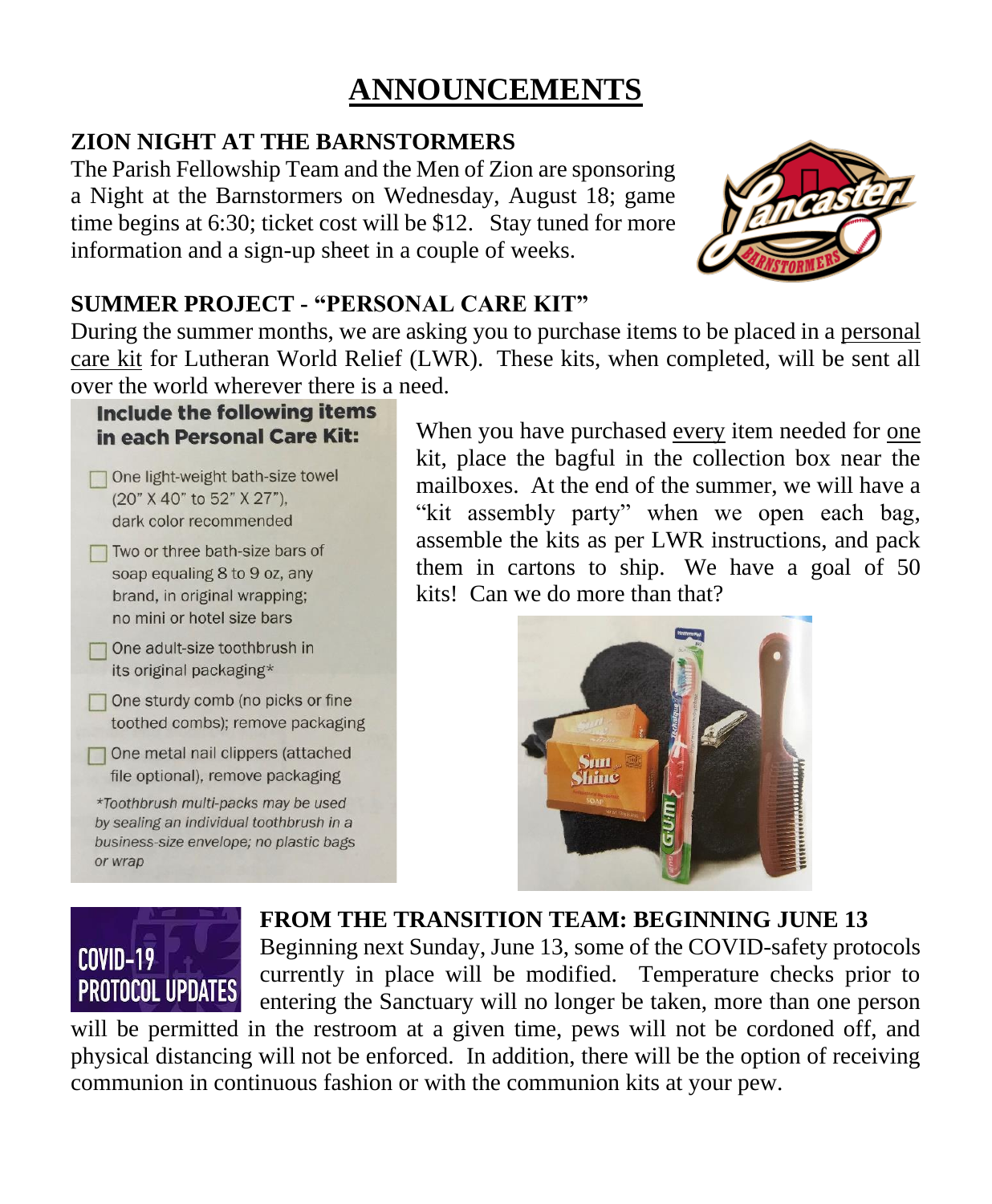#### **JOYFUL NOISE COLLECTION**



.

Through the month of June, the Joyful Noise offering will go to the Hempfield School District School Lunch Program. This program helps to offset balances due on student lunch accounts.

#### **HELP SEND BRENDA TO 7 TH GRADE INITIATIVE**



As you may know, our ChildFund-sponsored daughter, Brenda, is currently wrapping up her 6th grade year in school. She is very much looking forward to being able to start her next grade level and to continue her studies; she has expressed to us in her letters that she wants to be a nurse some day! With this as a priority for her, the Parlor Sunday School Class offering collection has been going to her education specifically for the last couple of years. These special gift contributions help make it possible for her to keep progressing in school, something she values and appreciates so much.

HERE'S WHERE YOU COME IN: While the church supports her annual sponsorship amount (\$300), it obviously costs more than that to afford her extra supplies and things associated with attending school. With these things in mind, *the Parlor Class is inviting you to join them in helping to* 

*support Brenda with the additional educational costs.* She will need \$534 by August to begin the fall term. If you would like to contribute toward the "Help Send Brenda To 7<sup>th</sup> Grade" initiative, please write checks payable to Zion and note in the memo line "Brenda A. Education: ChildFund."



#### **FOOD PANTRY REQUESTS**

If you are planning to donate to the Pantry in the next few weeks, please consider giving: canned fruit, mixed vegetables, and/or garbanzo beans; 1 or 2 lb. packages of rice; noodles; boxed pasta & pasta sauce; cereal; oatmeal (regular or quick, NOT instant).

#### **JUNE EVENTS CALENDAR**

The June Events Calendar is available! It was sent out electronically last week; f you did not get a printed copy last Sunday, they are available on the ushers' table in the Narthex.

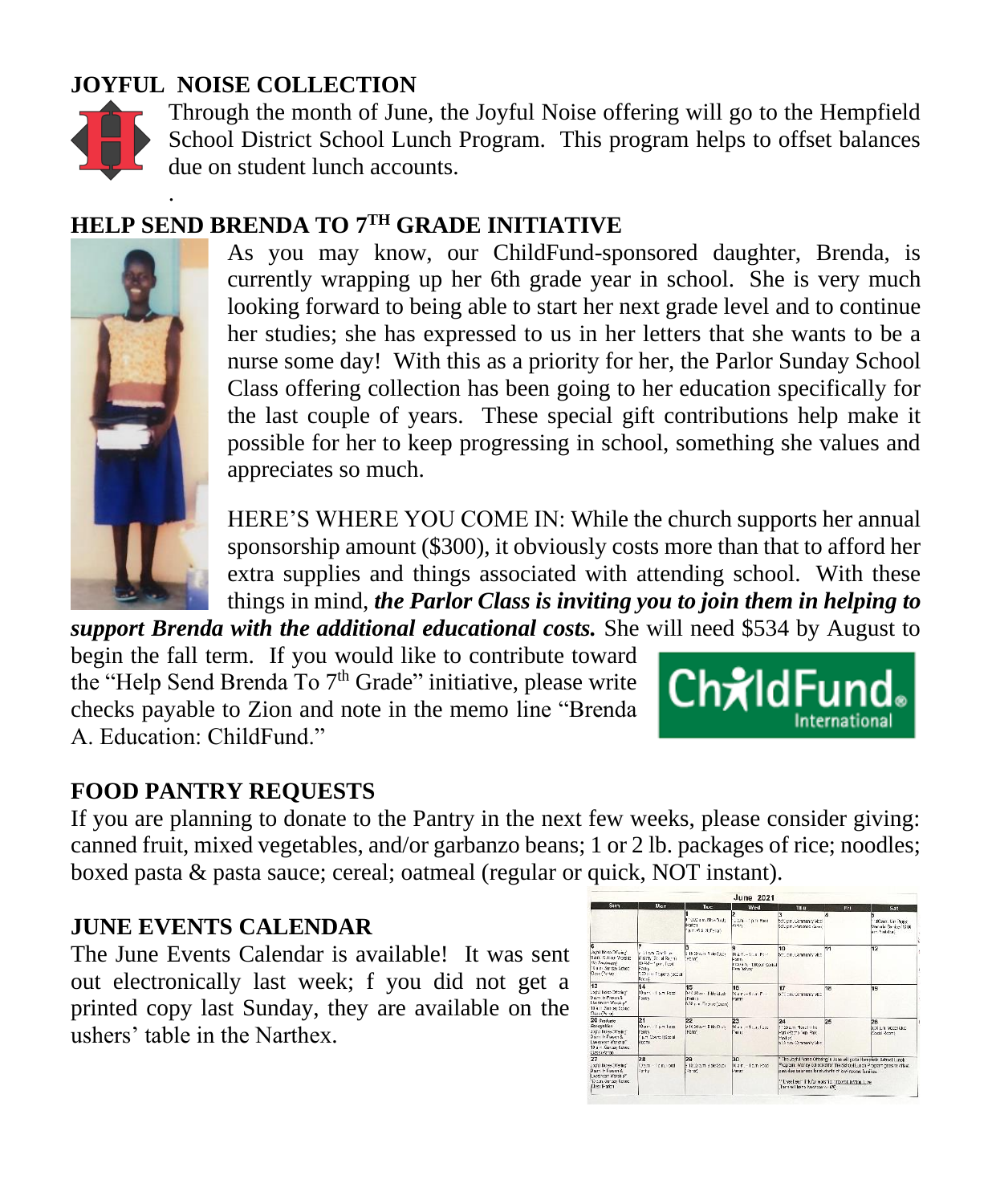

#### **JUNE EVENTS AT MOUNT GRETNA TABERNACLE** *[all events begin at 7 p.m.]*

\* TONIGHT! Sun., 6/6: Mennonite Children's Choir of Lancaster

Mt. Gretna Campmeeting

\* Fri., 6/11: Ecumenical Service (Rev. Jeffrey Schell, Trinity ECC, Manheim)

\* Fri., 6/18: Ecumenical Service (Father James Lease, St.

Catherine Laboure Catholic Church, Harrisburg)

\* Sun., 6/20: Andy Roberts Jazz Quartet

\* Fri., June 25 @ 7 p.m.: Ecumenical Service (Rev. Len Knighton, Chaplain of the Lebanon Valley Home & host of "Country Church Music Time" on WLBR radio

\* Sun., June 27 @ 7 p.m.: New Holland Band





#### • **ADULT IN-PERSON SUNDAY SCHOOL**

*This adult Sunday School Class will not meet today, but typically meets each Sunday after the 9:00 a.m. worship service in the parlor.*

### • **CHILDREN'S SUNDAY SCHOOL VIDEOS**

*The children's lesson can be found on the church website [\(www.zionhempfield.net\)](http://www.zionhempfield.net/) under the Faith Formation page under Children & Youth Education or you can get to it directly at: [https://www.youtube.com/watch?v=7D\\_ej7dcQoU](https://www.youtube.com/watch?v=7D_ej7dcQoU)*

### • **CHILDREN'S WORSHIP BAGS**

*There are bags at the back of the sanctuary for children during worship and then to take home.* 

### • **BIBLE STUDY**

*The adult Bible Study group meets on Tuesdays at 9:00 a.m. in the parlor. It is lectionarybased, focusing each week on the passages or theme for the upcoming Sunday.* 

#### • **VACATION BIBLE SCHOOL**

*Zion will not have a VBS. If you are interested in in-person Vacation Bible School opportunities for children and/or adults this summer held elsewhere, please contact the church office.*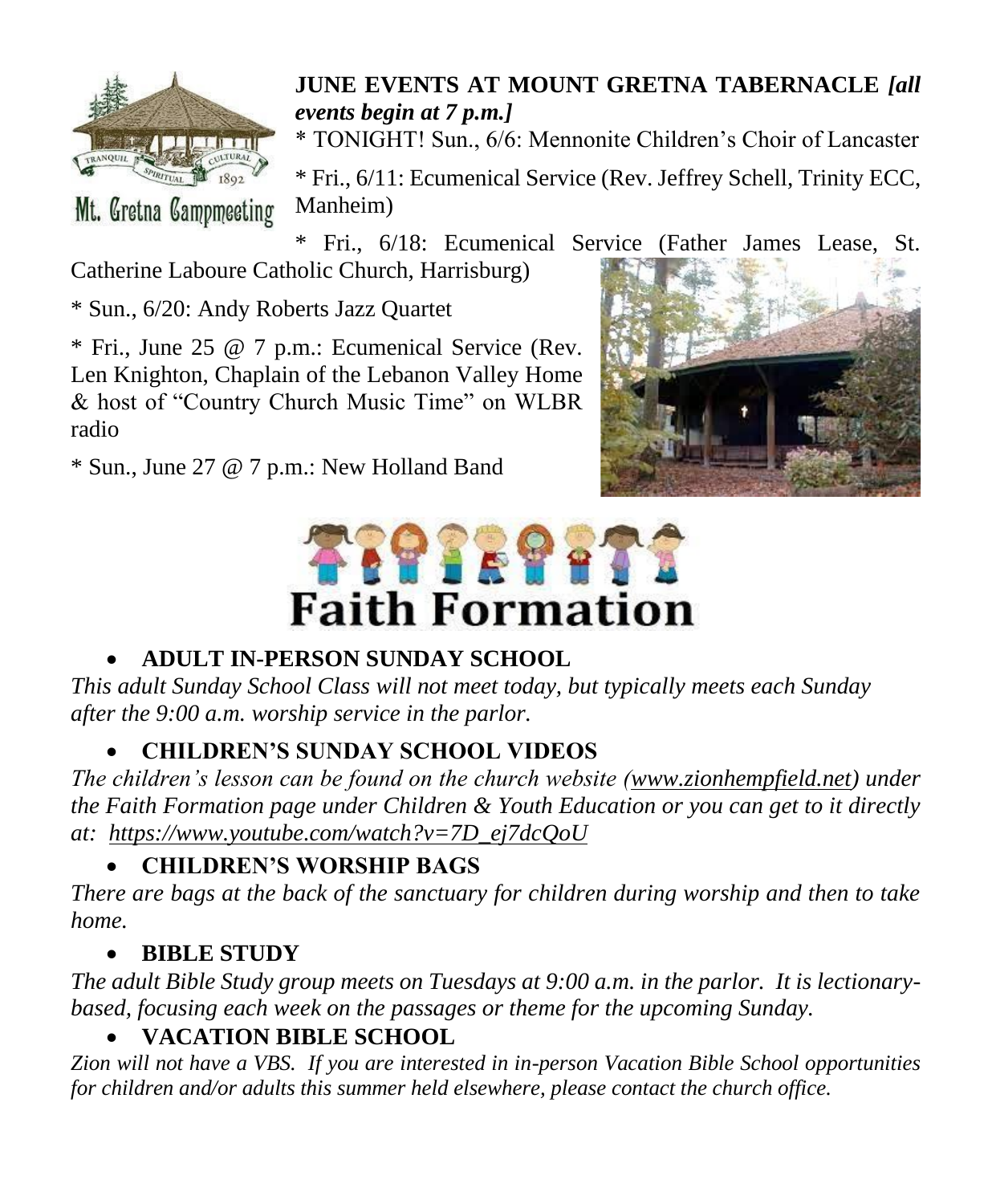#### **OUTDOOR CROSS**

.

The cross in the center of the lawn behind the Cooper House, was built and installed by Weidler Grube to be a focal point for outdoor activities. It has been at the center of worship, Taize services, Kid's Club activities, and Bible School programs over the years.

The plantings surrounding the base of the cross, were done by Cameron Thompson as part of his Eagle Scout project in 2015, and continues to be maintained by him and his parents (since he is away at grad school through most of the year).

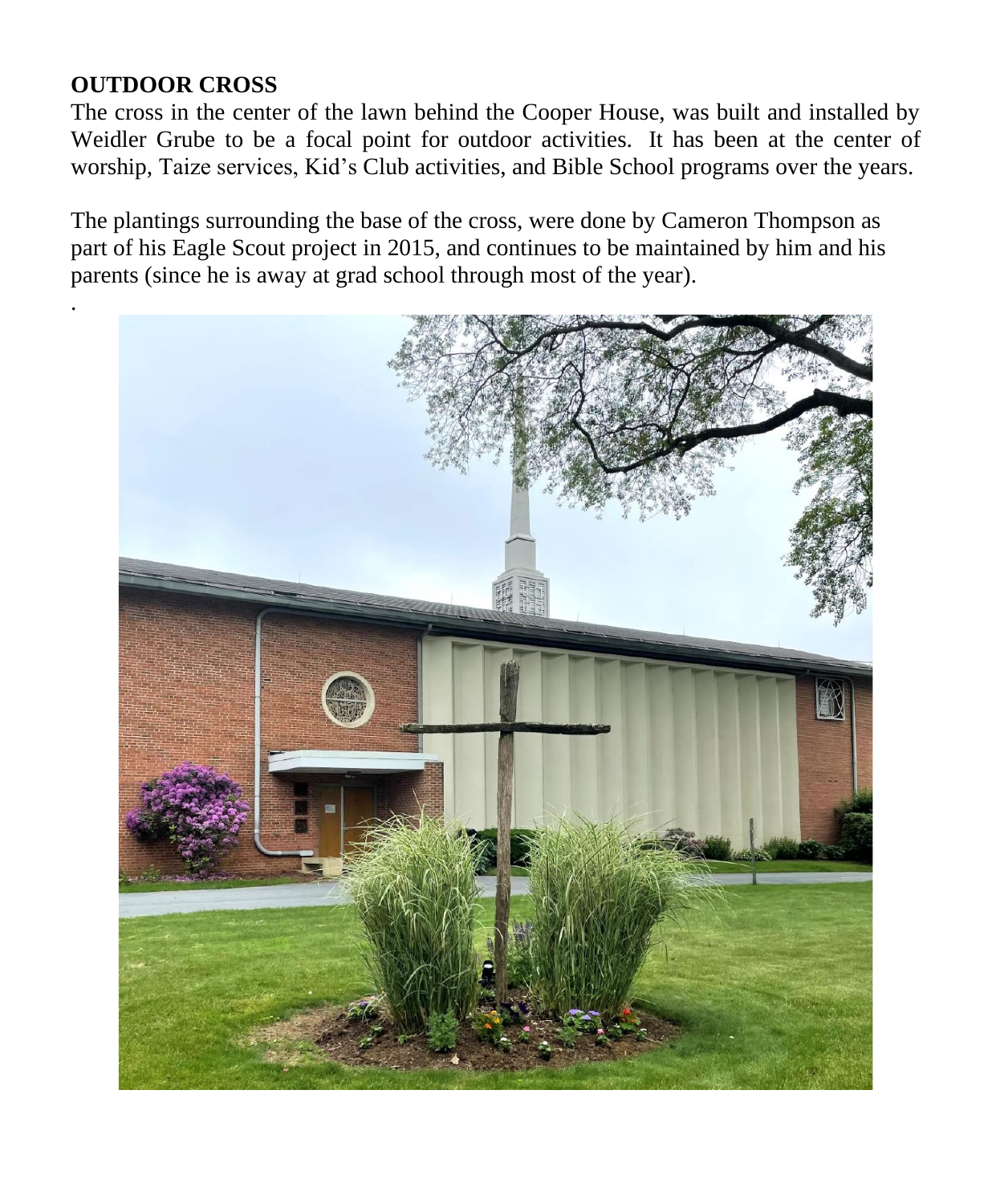## **PRAYER LIST**  *FOR HEALING*

Rick Long Thelma Pearson Marvin Ruch Kate Donnan Barbara Williams Dave Wise Don Heartter Joe Adams Judie Ingersoll Bill Grove Kay Crawford Holly Hoover Jeff Rickert Janet & Harry Musselman Samuel Herman (Father of Amy Thompson) William Hartman (Father of Deb Grube) Meghan Frey (Friend of the congregation) Robin Coons (Daughter-in-law of Dianne & Mark Coons) LaVon Harnish (Friend of Jeanette Bomberger) Homer Dietz (Brother-in-law of Harry Musselman) Ron Sahd (Friend of Dave Wise) Loma Slike (Mother of Sue Wise) Mike LaFata (Son-in-law of Bill & Julia Grove) Lesli LaFata (Daughter of Bill & Julia Grove)

#### *FOR COMFORT, PEACE, STRENGTH, & SAFETY*

Lucy Davis Nancy Smith Betty Stoner Arlene Miller **Deb McCartney** Bette Geibel Richard & Marilyn Heim George Potts Ed & Dotty Sites (Parents of Cathy Benedict) Brenda Alimo (Zion's Sponsored Child) Arlene Wise (Sister-in-law of Dave Wise) Vaun Hile (Father of Lynda Sherwood) Jennifer Kready (Daughter of Dave & Donna Dumeyer)

### *FOR PROTECTION FOR MILITARY & FIRST RESPONDERS*

Evan Benedict Christopher Wright Chris Andrew Ryan Stitzel Thom Whitesel Doug Kautter **Draging Strategier Marshall** Justin Gorlaski Jared Shiner (Grandson of Diane Gerlach) Corey Landis (Nephew of Jesse & Pat Landis) David Adams (Son-in-law of John & Kathleen Hay, and husband of Liz)

### *IN CELEBRATION*

#### **HAPPY BIRTHDAY!**

7<sup>th</sup> – Cheryl Callahan 9 <sup>th</sup> –Dottie Wauls  $8<sup>th</sup>$  – Steve Donnan, Danielle Myers 12<sup>th</sup>  $12<sup>th</sup>$  – Marie Adams, Matthew Probst, Mark Rosen **HAPPY ANNIVERSARY!**

10<sup>th</sup> – Todd & Suzanne Reed